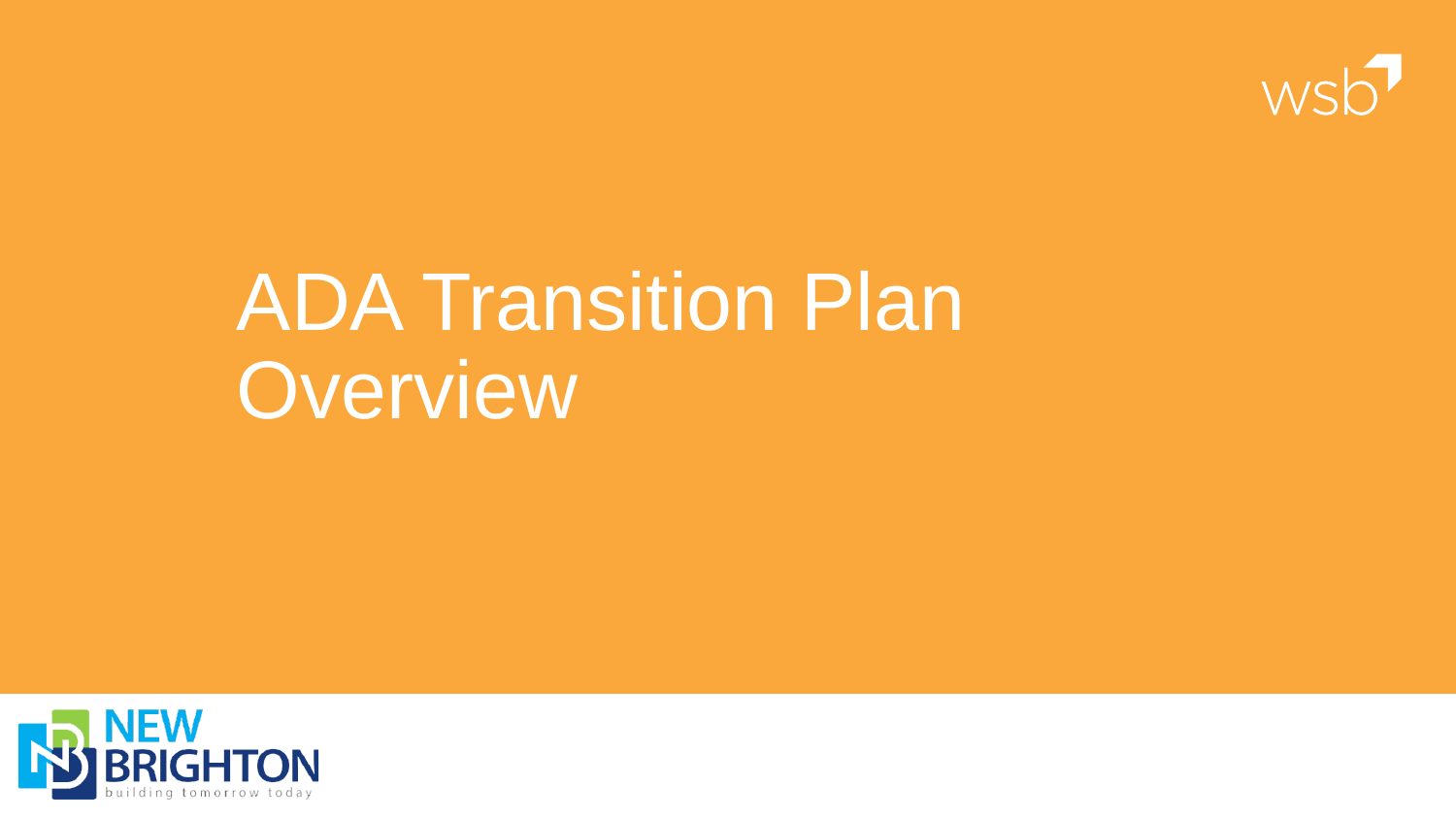## **Background**

- The Americans with Disabilities Act (ADA) prohibits the discrimination of individuals based on disability – this include discrimination of access to public streets, sidewalks and trails.
- Local agencies are required to evaluate its facilities that do not meet the requirements set forth in the ADA, and develop a transition plan for structural changes to facilities that are needed to achieve program accessibility.
- MnDOT and FHWA have made recent efforts to ensure local agencies have ADA Transition Plans.



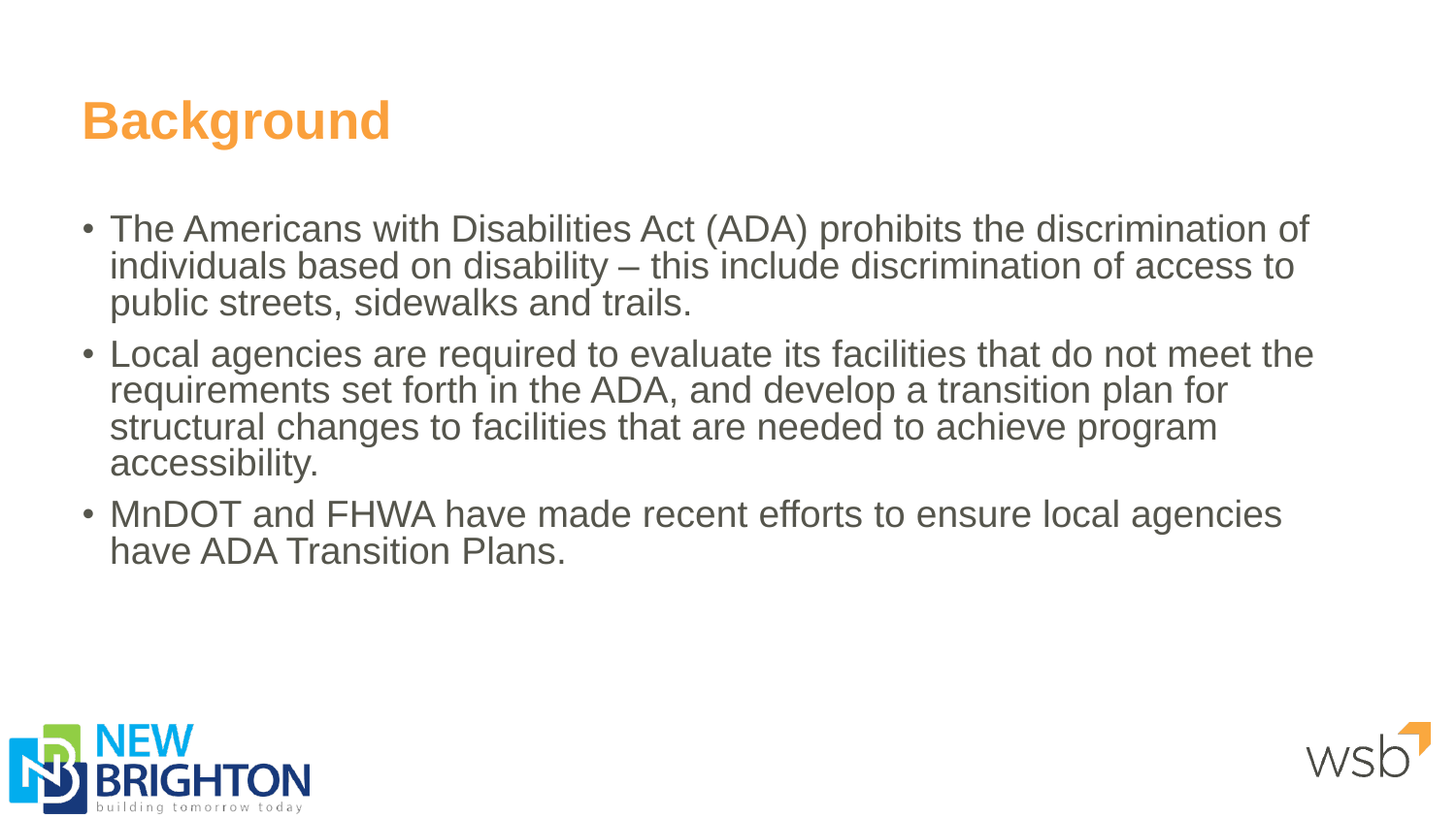## **Purpose of ADA Transition Plan**

- Identify existing facilities within the public road right of way and determine whether they are meet standards for accessibility through a self evaluation.
- Establish ADA design standards for new facilities.
- Develop a plan and schedule for achieving compliance in accordance with the ADA.



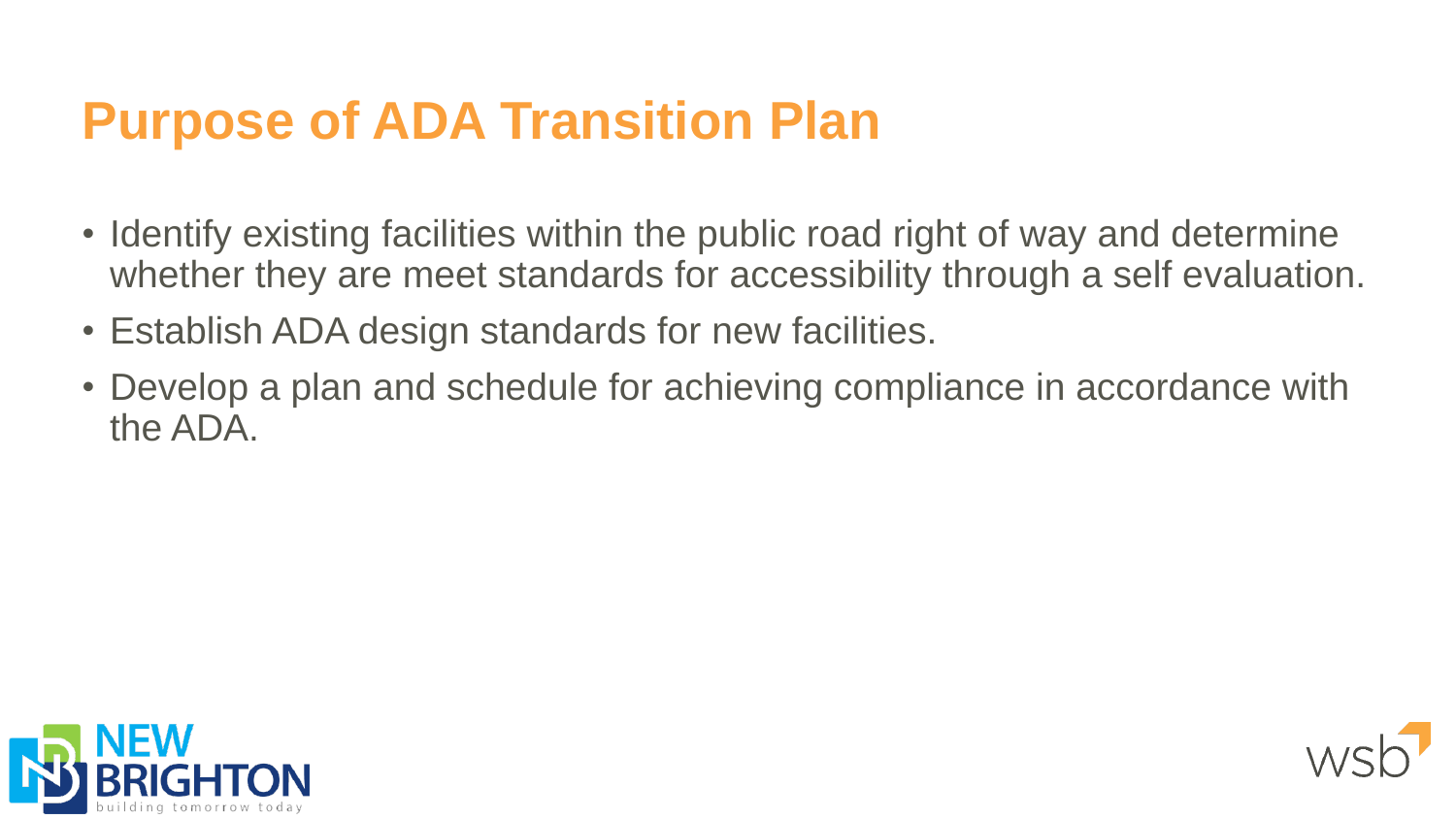### **Steps to Compliance**

- **Step 1:** Designate an ADA Coordinator
- **Step 2:** Provide public notice about ADA requirements
- **Step 3:** Establish a grievance procedure
- **Step 4:** Develop design standards, specifications, and details
- **Step 5:** Assign personnel for the development and completion of a Transition Plan
- **Step 6:** Approve a schedule and budget to implement the Transition Plan
- **Step 7:** Monitor progress on the implementation of the Transition Plan



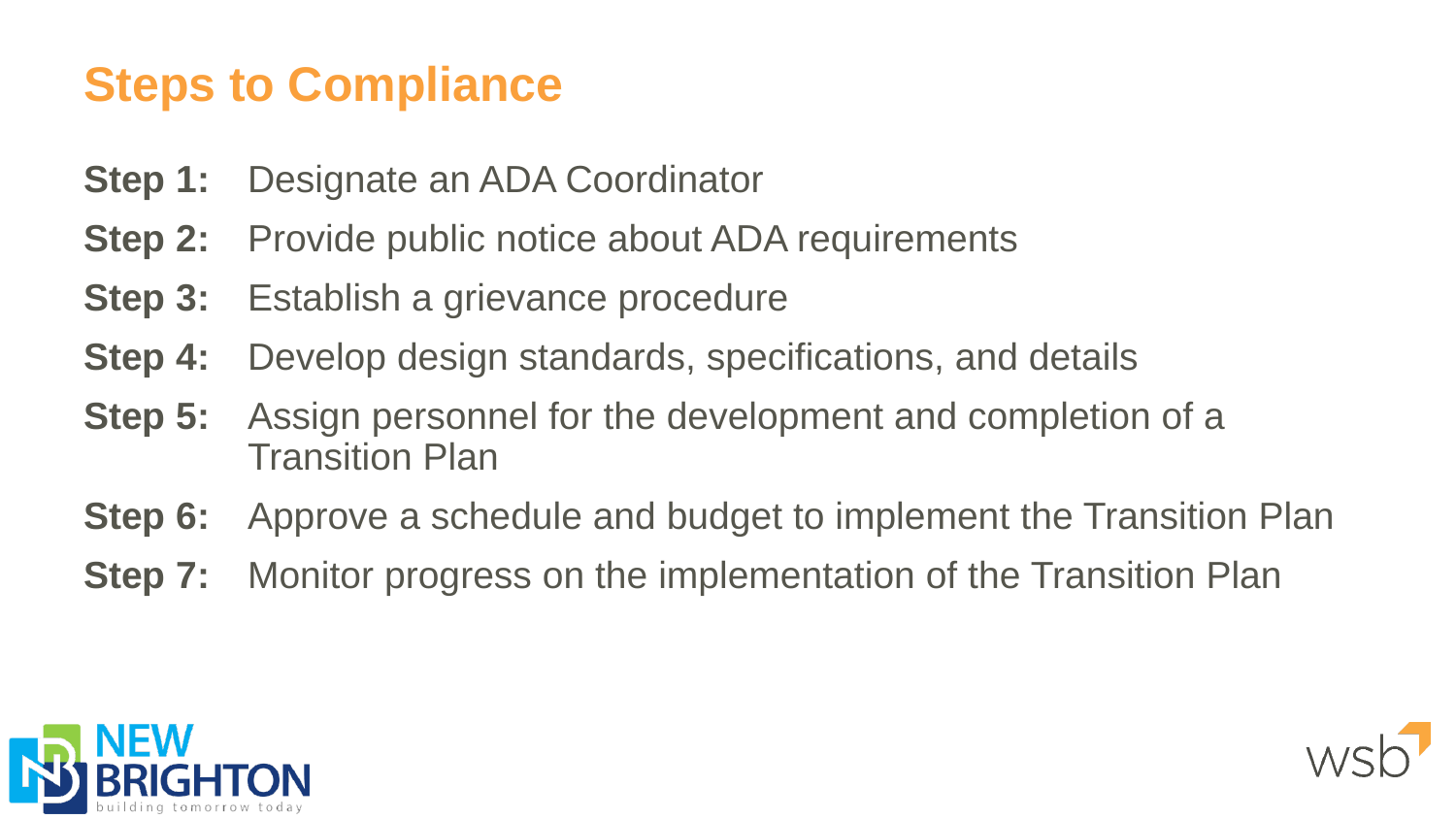### **Public Notice, Grievance Procedure and ADA Coordinator**

- City is required to publish its responsibilities regarding ADA.
- If users of the facilities believe the City is not providing reasonable accommodations, they have the right to file a grievance.
- Grievance procedures and the Discrimination Complaint Form are outlined in Appendix D.
- ADA Coordinator: Dustin Lind, Engineering Supervisor



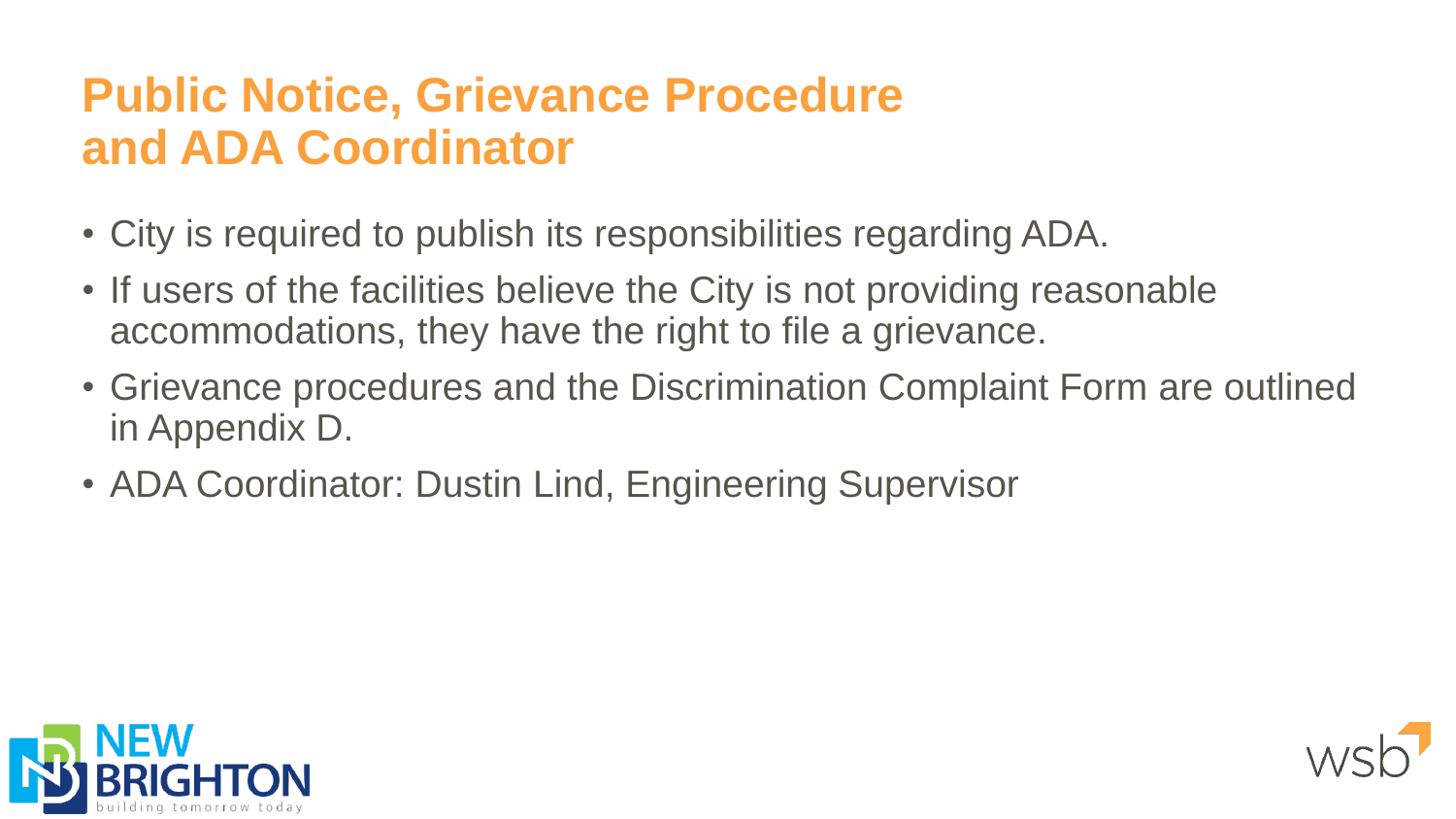#### **Evaluation Inventory**

- Evaluation inventory was completed in summer of 2021
- Inventory took place on city streets
	- 10.7 miles of sidewalks
	- 6.6 miles of trails
	- 213 pedestrian curb ramps

#### **Results of Inventory**

- 85% of sidewalks meet accessibility criteria
- 83% of trails meet accessibility criteria
- 29% of curb ramps meet accessibility criteria
- Estimated cost to achieve compliance: \$1,078,916



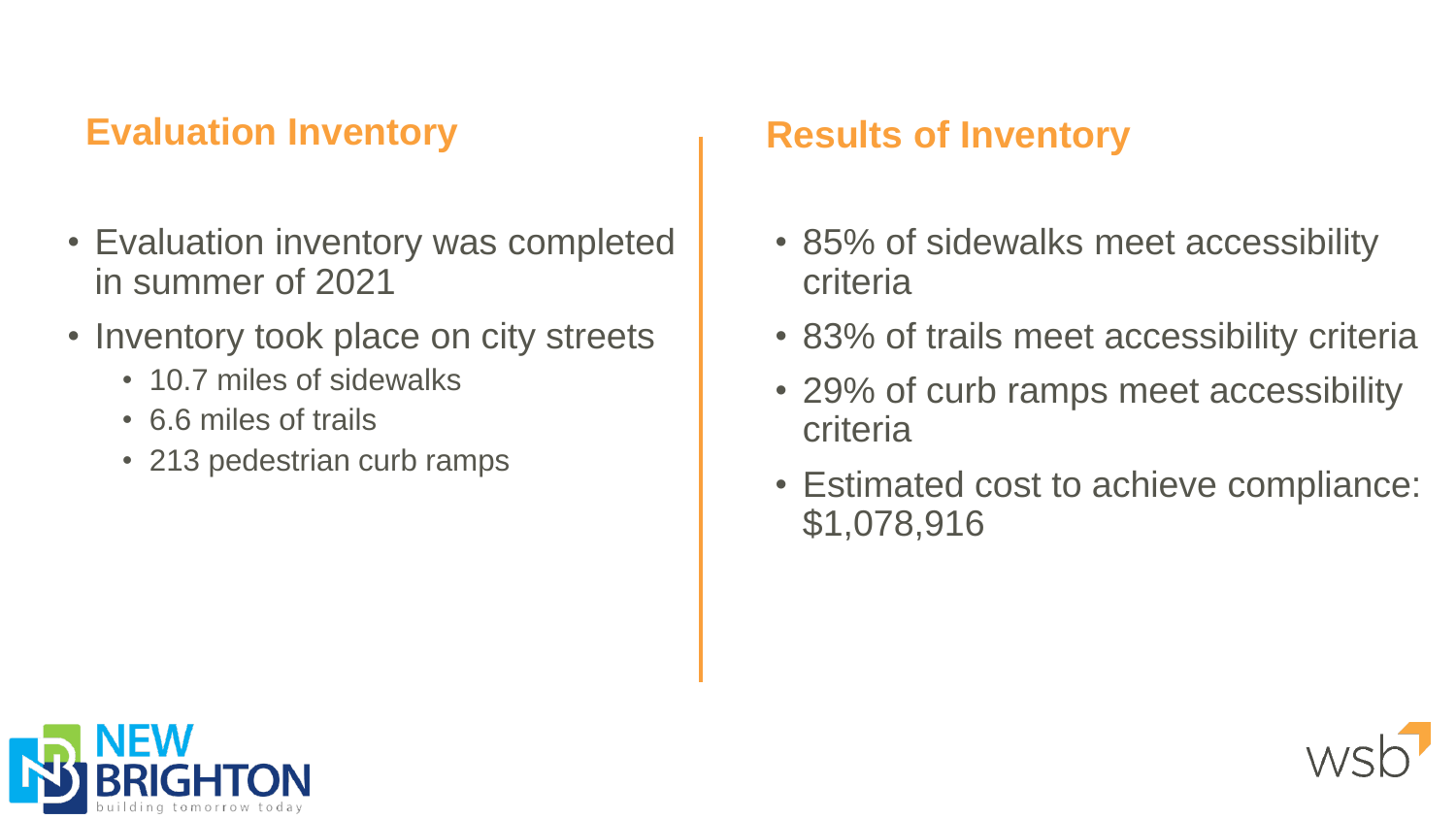#### **Curb ramps**

**NEW<br>BRIGHTON** 

building tomorrow today

K

• 213 curb ramps



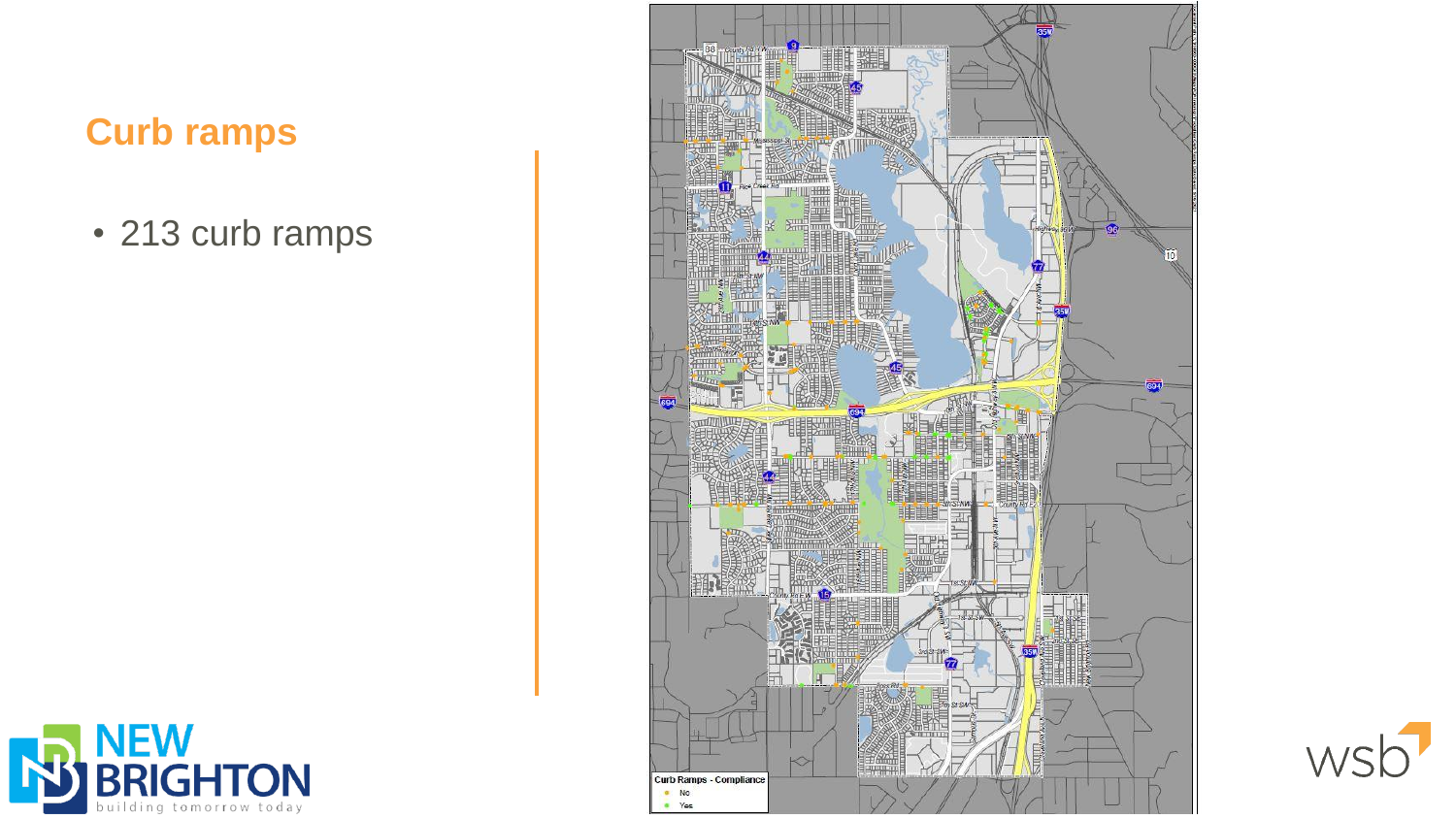#### **Sidewalks and trails**

- 10.7 miles of sidewalks
- 6.6 miles of trails





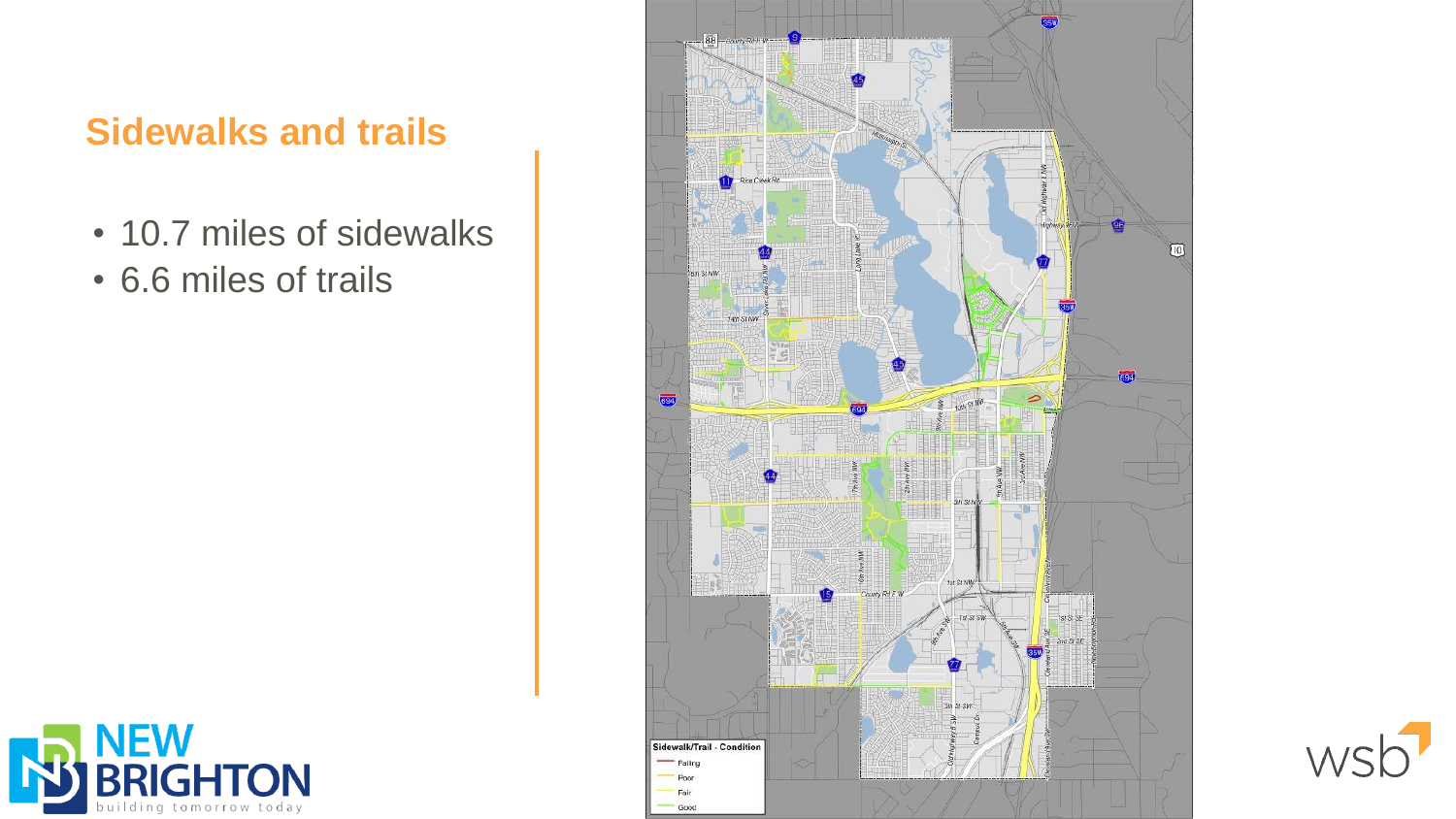# **Implementation Approach**

- Priority areas
	- Near public buildings/facilities, schools, and commercial centers
	- Any location where an improvement project was constructed after the ADA came into effect but accessibly features were omitted
- Policy approaches:
	- Incorporate improvements into CIP projects
	- All accessibility improvements that have been deemed reasonable will be scheduled in a way that is consistent with transportation priorities
	- The city will coordinate with external agencies to ensure that all new or altered pedestrian facilities are ADA compliant to the maximum extent feasible
- Goal: After 20 years, 80% of pedestrian facilities will be ADA compliant.



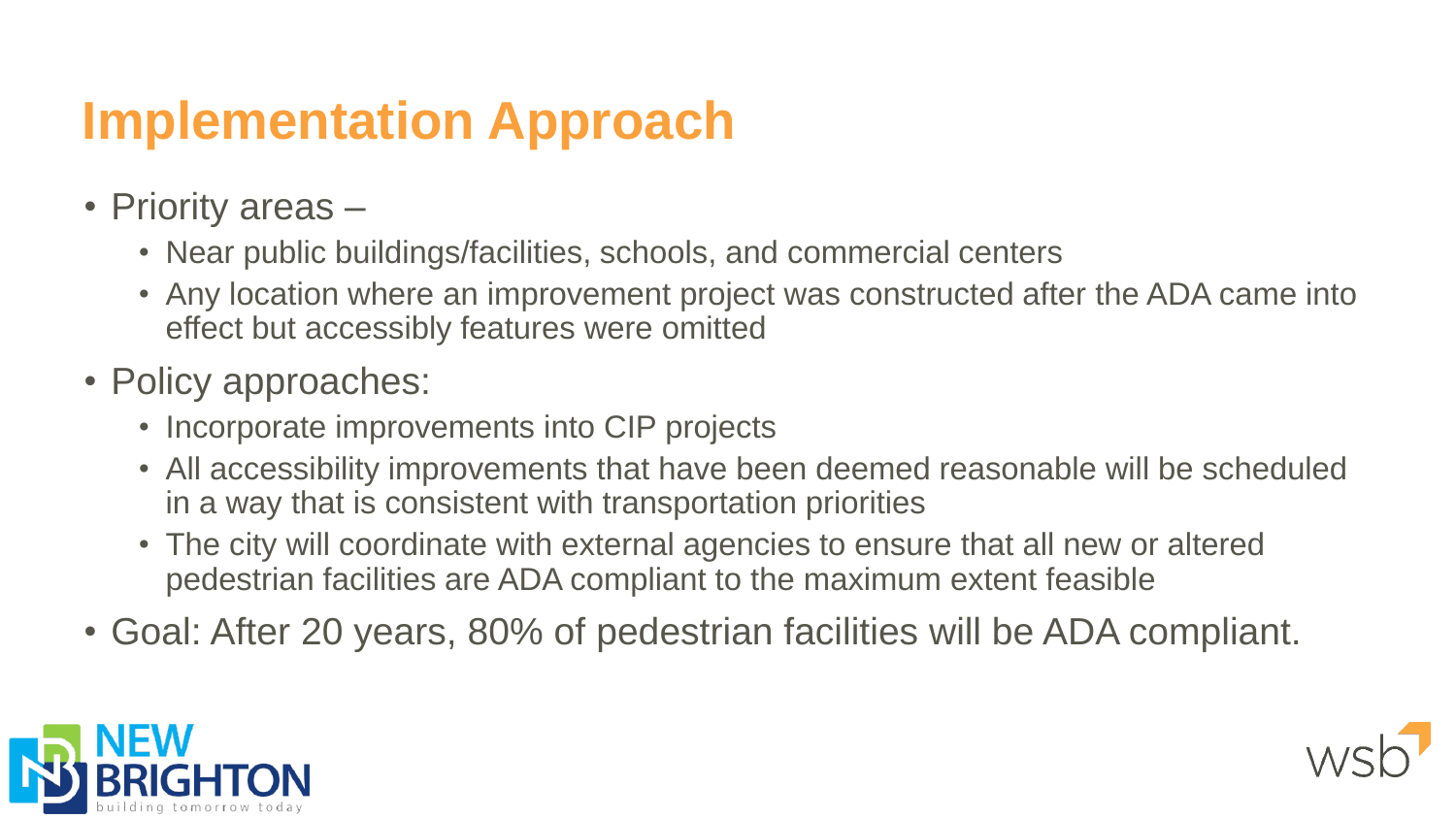# **Implementation Approach (cont.)**

- Follow ADA design standards and best practices (MnDOT, PROWAG).
- Coordinate with Ramsey County, Metro Transit and MnDOT as their facilities are improved.
- Post Transition Plan online for public review.
- Public input is a key part of on-going plan implementation.
- Re-evaluate plan and inventory every five years.